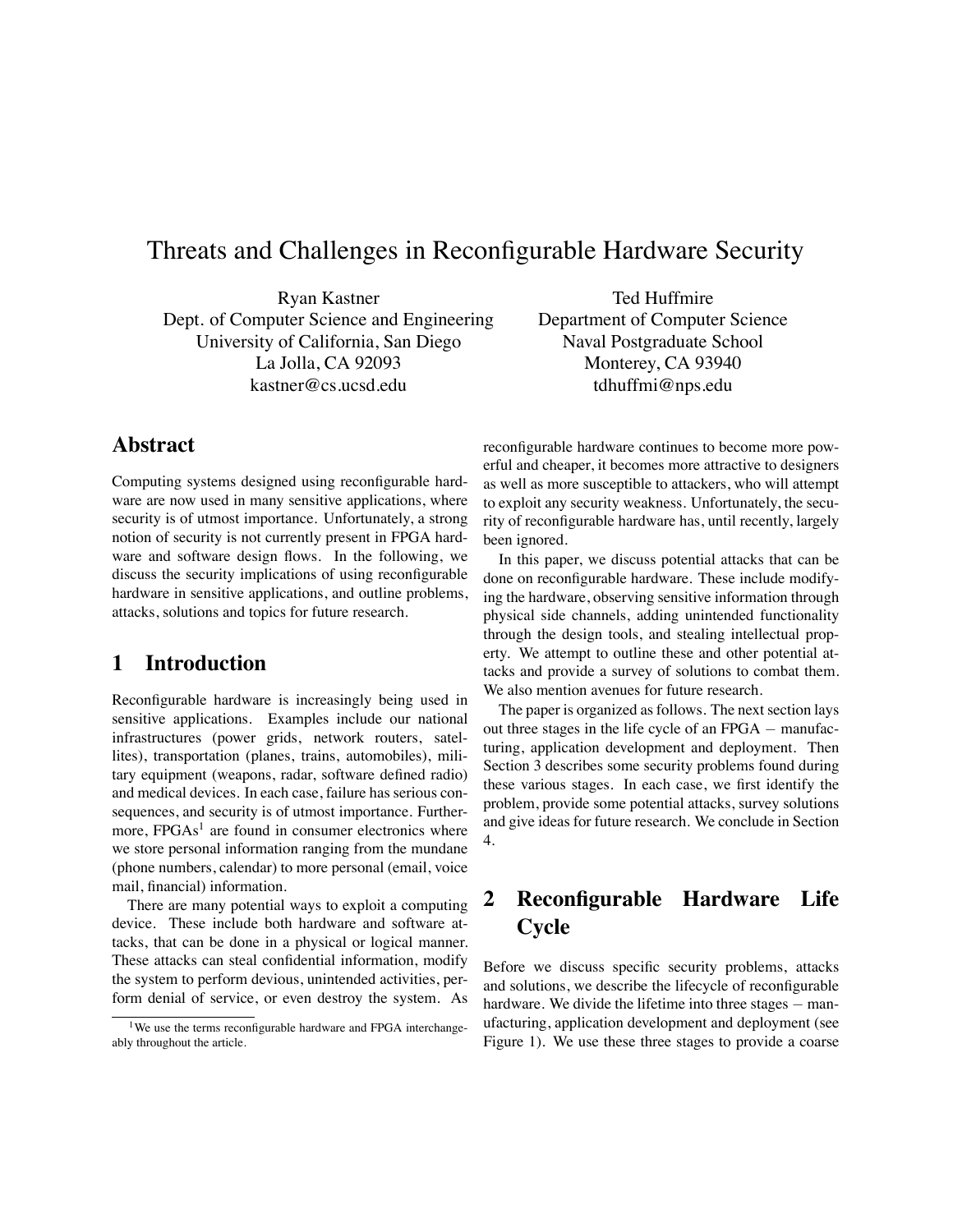

Figure 1: The life cycle of reconfigurable hardware, from manufacturing to application development to deployment. The hardware is handled by a number of different sources using a wide range of design tools. Every stage of the life cycle contains security threats that must be collectively addressed to insure the safe usage of the hardware.

grain grouping of the security issues surrounding the reconfigurable device.

# **2.1 Manufacturing Stage**

Reconfigurable hardware is designed and manufactured by the FPGA vendors − primarily Altera and Xilinx who are the market leaders. New architectures are developed approximately every 12 to 18 months. The exact details of each architecture are patented and/or trade secrets, in order to maintain a competitive advantage. It is possible to reverse engineer them and get the specifics; however this is a difficult task requiring sophisticated invasive physical attacks. We discuss such attacks in Section 3.2.

The FPGA companies are fabless, so they rely on a third party foundry, usually located in Asia, to manufacture the physical devices. These devices are then either sold directly to the system developers who create a final product, or to a third party partner company (e.g. Digilent, Avnet, NuHorizons) who create a development board with the FPGA and a set of peripherals. These boards are purchased by another entity, who customize to fit their end product. The boards are usually targeted towards users in a specific industry such as medical, image processing, wireless, high performance computing, and so on. A development board contains an FPGA along with memory, video and audio interfaces, radios, testing interface, codecs, analog to digital (A/D) and digital to analog (D/A) converters, etc., depending on the targeted application space.

### **2.2 Application Development Stage**

At this point, the life cycle moves into the application development stage. It is during this stage where the FPGA is integrated into the final system, and is programmed to implement its intended functionality. The designer uses either the FPGA chip and builds their own platform to meet their intended application, or uses a third party FPGA development board.

The application development process involves the use of a variety of CAD tools typically from a number of dif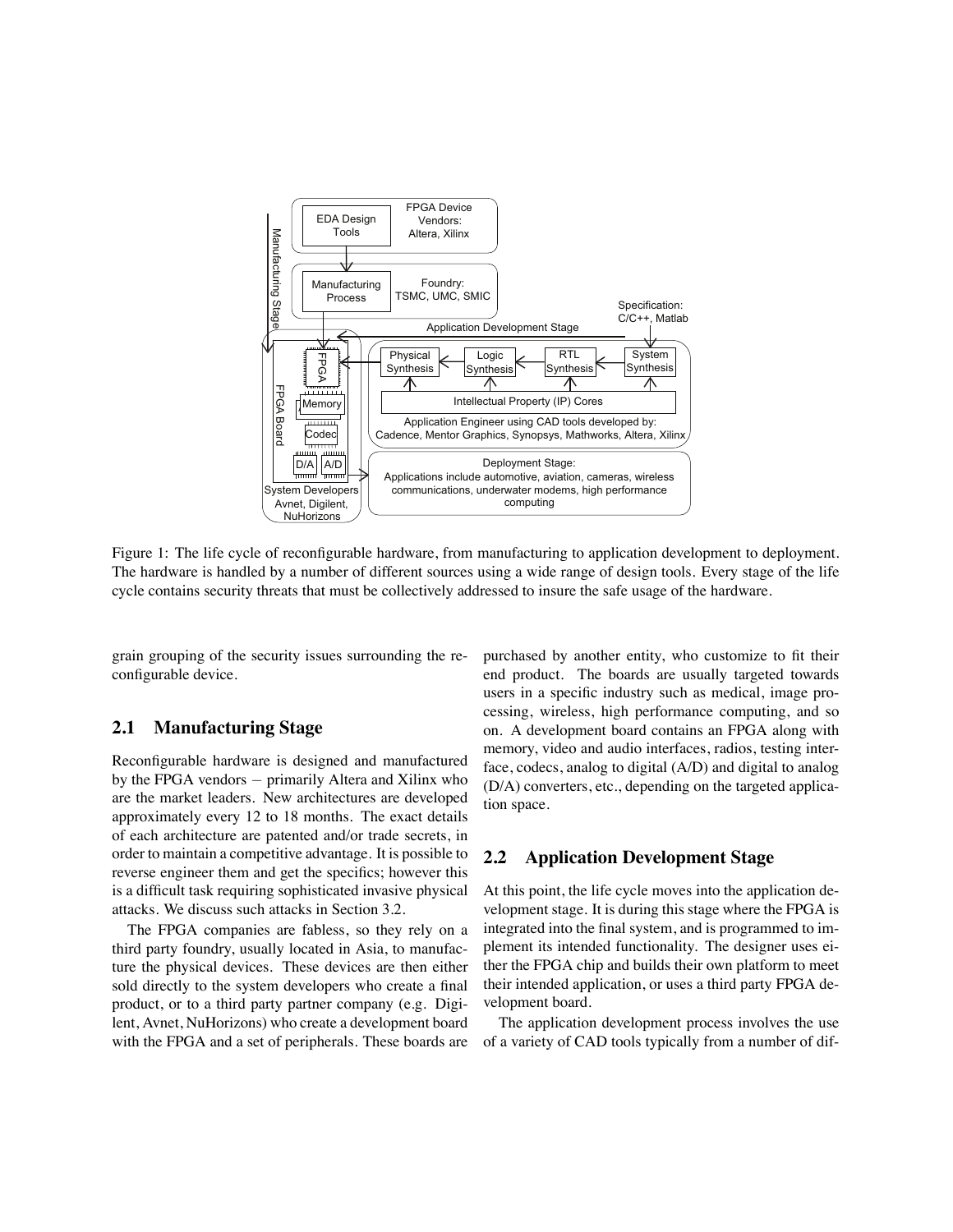ferent sources. These tools include electronic system design (ESL) tools which take a high level language (C/C++, MATLAB, SystemC) and translate it to a register transfer level (RTL) hardware description language (HDL). Examples of such tools include Xilinx AccelDSP, Mathworks HDL Coder, both of which take MATLAB and translate it to HDL. Other tools include Synphora's Pico, Forte's Cynthesizer, Mentor Graphics' CatapultC and ImpulseC that transform variants of C/C++ into HDL. The RTL is then synthesized into a logical netlist using any number of logic synthesis tools from EDA companies like Cadence, Mentor Graphics, Synopsys, and Magma. Finally, physical synthesis tools transform the logic netlist into a bitstream which is used to program the FPGA. The FPGA vendors provide physical synthesis tools, as do several of the aforementioned EDA companies.

The different tools throughout the application design stage may use Intellectual Property (IP) cores. The ESL design tools often include customized high level functions such as microcontrollers (Neos or Microblaze), signal processing cores (filters, linear transforms, audio and video codecs), compression, encryption cores, etc. These cores may come from different sources, each of which could have different levels of trust. For instance, we may receive a core from one of the tool vendors or use some open source core from an online repository like Opencores [18]. Each of these requires that you trust the maker of the core. These IP cores may be distributed in a variety of forms across all the different tools. For instance, the microcontroller IP core can be specified at the RTL, logic or physical netlist or even as a bitstream. Distribution in a form later on this list is often preferred by the vendors as it is harder to reverse engineer a core specified as a bitstream as opposed to one described in RTL.

# **2.3 Deployment Stage**

The final stage in the lifetime of the reconfigurable hardware is when the chip is deployed into the environment. This obviously depends on the application, and FP-GAs have a wide range of usage. These could be cars, planes, wireless routers, phones, the Mars Rover, satellites, weapons systems, cameras, underwater modems, and so on. The vulnerability of the device in the deployment stage is heavily dependent on the application. It involves the physical security of the device (i.e. how easily accessible and protected is it from a physical handling) as well as the functionality of the device (e.g. military devices contain more valuable designs, and therefore are more vulnerable to attack than a student project).

# **2.4 Securing the Life Cycle**

Attackers will target the weakest link and exploit the easiest flaws found anywhere in the life cycle. Therefore, when addressing security concerns, we must understand the lifecycle of the device - from cradle to the grave (and beyond). The life cycle includes the environment, development tools, and testing equipment, among other things, that will be used on the device. Any specific information about how the device is used can and should be considered during every security decision; such additional information can only make the resulting system more secure.

A trusted system relies on a management plan and procedures to ensure the security of the system. This management plan defines the tools and procedures that must be used to develop and test the system. This often includes formal methods to ensure the system meets the required specifications, and vulnerability assessment to analyze the system's robustness against exploitation. Procedures are developed to ensure the safe delivery of the system to its users, and provide the users appropriate guidance and documentation so that they can configure and run the system without introducing vulnerabilities.

The Common Criteria (CC) [10] is a system assurance framework that provides guidance to developers and confidence to customers and consumers of the system. The CC describes ten types of assessment required to determine if a system is trustworthy:

- 1. Analysis and checking of processes and procedures;
- 2. Checks that processes and procedures are applied;
- 3. Analysis of the correspondence between design representations;
- 4. Analysis of the design representation against the requirements;
- 5. Verification of proofs;
- 6. Analysis of guidance documents;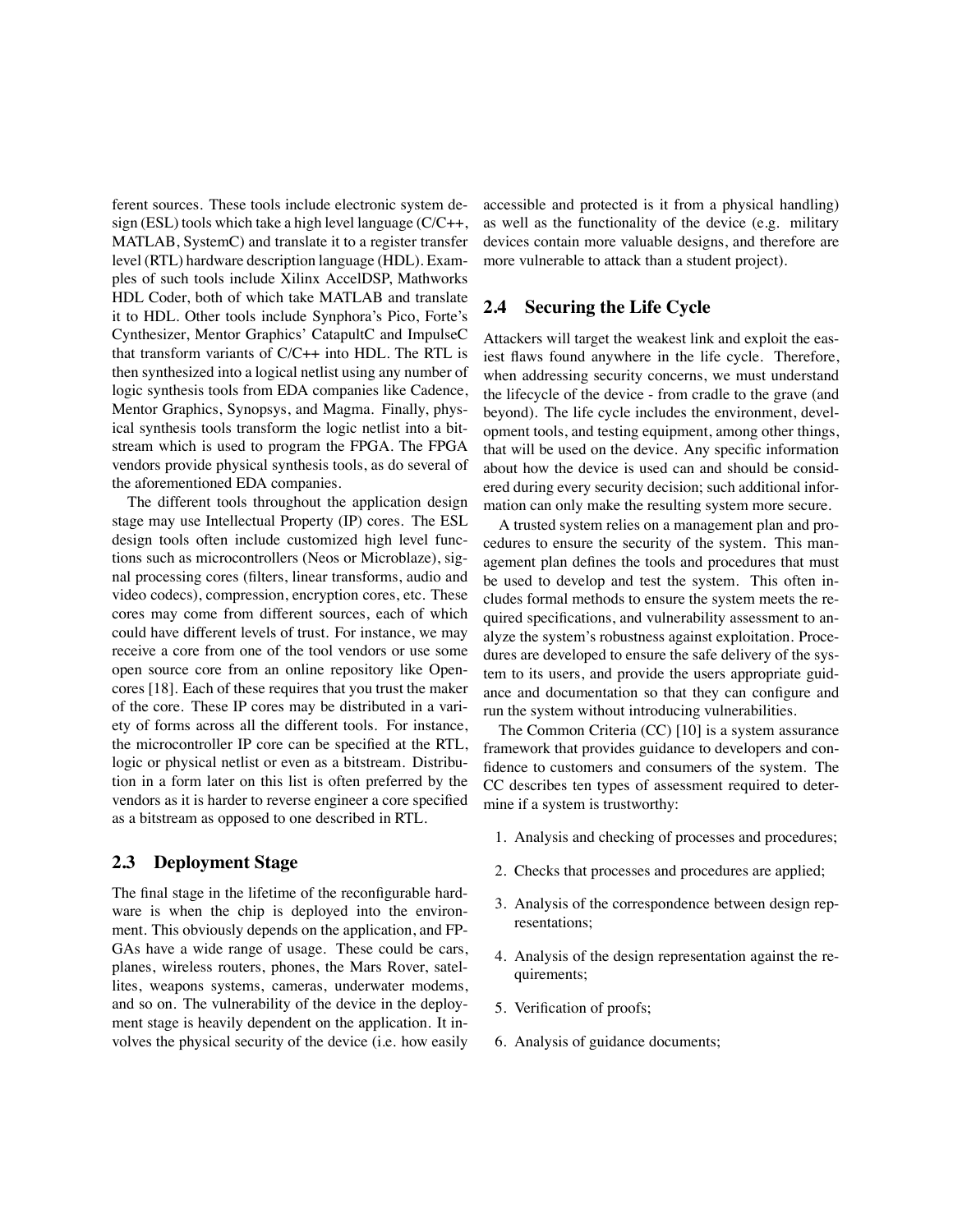- 7. Analysis of the functional tests developed and the results provided;
- 8. Independent functional testing;
- 9. Vulnerability analysis;
- 10. Penetration testing.

While these assessments are not specifically targeted towards systems with reconfigurable hardware, they are certainly applicable. For example, the bitstream is a program analogous to machine code for microprocessors. Therefore, these assurances should apply to the application development design flow. The hardware manufacturing stage is also highly dependent on software (EDA tools), so it also at least partially relates to these assessments. This begs the question: in what ways is the FPGA life cycle different from the software life cycle? We aim to answer that question, and many others, in the following section. We do this by listing a number of security problems and attacks found during the life cycle of a reconfigurable device, and present potential solutions to mitigate these security flaws.

# **3 Reconfigurable Hardware Security Problems, Attacks and Solutions**

In this section, we discuss some of the security problems found in various stages of the reconfigurable hardware life cycle. In each case, we describe the problem, list the attacks, provide some solutions and suggest potential topics for future research.

## **3.1 Trusted Hardware**

#### **3.1.1 Problem Statement**

Due to the immense costs associated with fabricating chips in the latest technology node, the design, manufacturing and testing of integrated circuits has moved across a number of companies residing in various countries. This makes it difficult to secure the supply chain and opens up a number of possibilities for security threats. The problem boils down the the question: how can these fabless

companies assure that the chip received from the foundry is exactly the same as the design given to the foundry − nothing more, nothing less?

#### **3.1.2 Attacks**

A *Trojan horse* is a malicious piece of hardware inserted into the integrated circuit that appears to perform a specific (normal) action, but actually performs some unintended (potentially malicious) action. E.g., additional logic that blocks access to some resource (memory, I/O pins), enables access to some restricted data, or performs wrong functionality may be added to the integrated circuit during manufacturing. One way to combat this is through testing. However, the Trojan horse could be triggered by a special code that is applied when the device is in the field, i.e., it is activated after a specific input is received. A well-informed attacker who knows the intimate details of the device could pick an extremely uncommonly occurring input. Using this input would make it quite rare that this would be triggered during normal testing. The input could be triggered using a variety of physical attacks. One invasive trigger would be to directly access the I/O pins to perform the action. Other less invasive, but much more difficult triggers (perhaps bordering on science fiction?) include using electromagnetic radiation or thermal energy to activate the Trojan horse.

A *kill switch* is the malicious manipulation of the hardware itself and/or the software that runs on the chip, that once activated, renders the chip inoperable. The kill switch could be performed through thinning certain crucial wires, so that electromigration eventually eliminates part of a wire, creating an open connection.

A *backdoor* is a form of Trojan horse where functionality is added to the circuit that enables access to the system, e.g., to disable or enable functionality. An example of this is to selectively disable the encryption core. This could be done without the user's knowledge and thus is harder to detect when the attack is occurring when compared to the kill switch, which totally disables the entire chip.

These attacks may seem unlikely, however there are many documented cases of maliciously modified hardware. This goes all the way back to the Cold War when US and Russian security agencies used software and hardware attacks to spy on each other. US agents sabotaged oil pipeline control software and allowed it to be stolen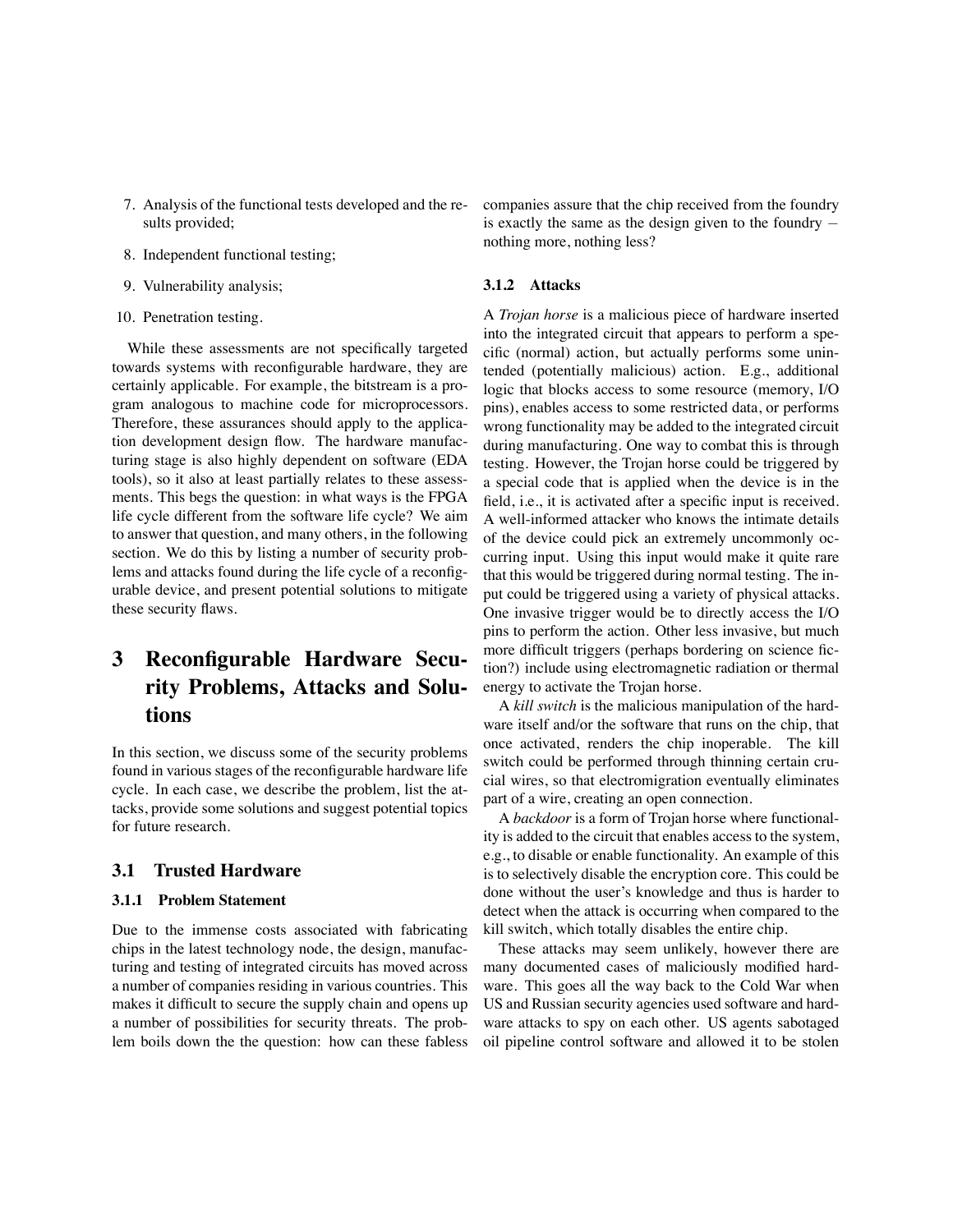by Russian spies. Not to be outdone, the Russians intercepted the delivery of typewriters heading to the US, and hacked them to add a keylogger [16]. More recently, there are theories that a European chip maker developed a kill switch into a microprocessor, and this was utilized to disable Syrian radars from detecting an Israeli attack [1]. This conspiracy theory is grounded in reality as hardware Trojans have been developed. For example, King et al. [13] show how to add a small amount of logic to the Leon processor to enable a number of attacks, and Agrawal et al. [2] describe how to add 400 logic gates to a public key encryption circuit which enables them to leak the key.

#### **3.1.3 Solutions**

The Department of Defense and the National Security Agency (NSA) started the Trusted Foundries Program as a method to ensure a secure supply chain for chips used by the sensitive government products. This crisis was detailed in a Defense Science Board Report (DSB) [4] and was cited earlier in a white paper by US Senator Lieberman [16]. The DSB report concludes with a recommendation to Congress to make the supply of electronics a national priority. A trusted foundry is certified as a trusted environment capable of producing leading edge microelectronics parts, and several foundries have been certified as part of this program.

Trimberger [27] discusses the risks of untrusted foundries fabricating FPGAs. He mentions that the foundry does not know which devices are going to which customers, making it difficult to formulate an applicationspecific attack. The regular nature of the FPGA architecture, along with the huge manufacturing volume, allows for extensive testing that is amortized over all FPGA customers. Furthermore, the functionality of the reconfigurable hardware is programmed after fabrication. The finer the granularity of programmability, the less an attacker at a foundry can know about a design. As an example, compare a microprocessor and an FPGA. An attacker knows a good deal about how the microprocessor will execute programs and the structure of the design, allowing the attacker to target specific parts of the processor. It was shown that only a minimal amount of hardware (on the order of 1000's of logic gates) is required to hack a microprocessor, e.g. to obtain high level access [13]. However, an FPGA is an array of programmable logic, and the foundry has little idea as to what and where different parts of the application will be implemented. This potentially makes it much harder to attack the system. Reconfigurability can also be used to provide security. Assuming that the attacker only modified a portion of the fabric and that we are able to detect this modification, we could simply not use that portion. We could also continually move the secure data and processing cores around the programmable logic. We could also implement the design redundantly making it less likely that an attack works at all. Redundant designs must be modified in the exact same way. It should be stated that these suggestions all border on "security by obscurity," and more formal methods must be investigated.

The DARPA Trust in Integrated Circuits program acts as a follow-on program for commercial off-the-shelf devices that are not fabricated in a trusted foundry. Government officials realized that it is not feasible to develop all integrated circuits in a trusted environment, and they found it necessary to develop methodologies in an attempt to develop verification methods to trust circuits that are not homemade. One of the three thrusts of this program are "ensuring trust when employing field programmable gate arrays (FPGAs) in military systems first awards were made in".

## **3.1.4 Future Research**

There is a pressing need to secure the entire semiconductor manufacturing supply chain. This includes trusted design kits, tool flows, design libraries, packaging, and assembly. Further research is required to understand malicious hardware "viruses". What can we learn from software red team exercises? How can we categorize these viruses, worms, Trojans, etc.? How can we analyze them? Is there an anti-virus program for hardware? Should it be based on signatures or behavior/anomaly? What about trusted delivery? Tamper resistance? What is the set of best practices to mitigate the threat of malicious hardware? What can we learn from the (failed?) efforts to detect subversion in software? What is a good defense strategy for hardware development?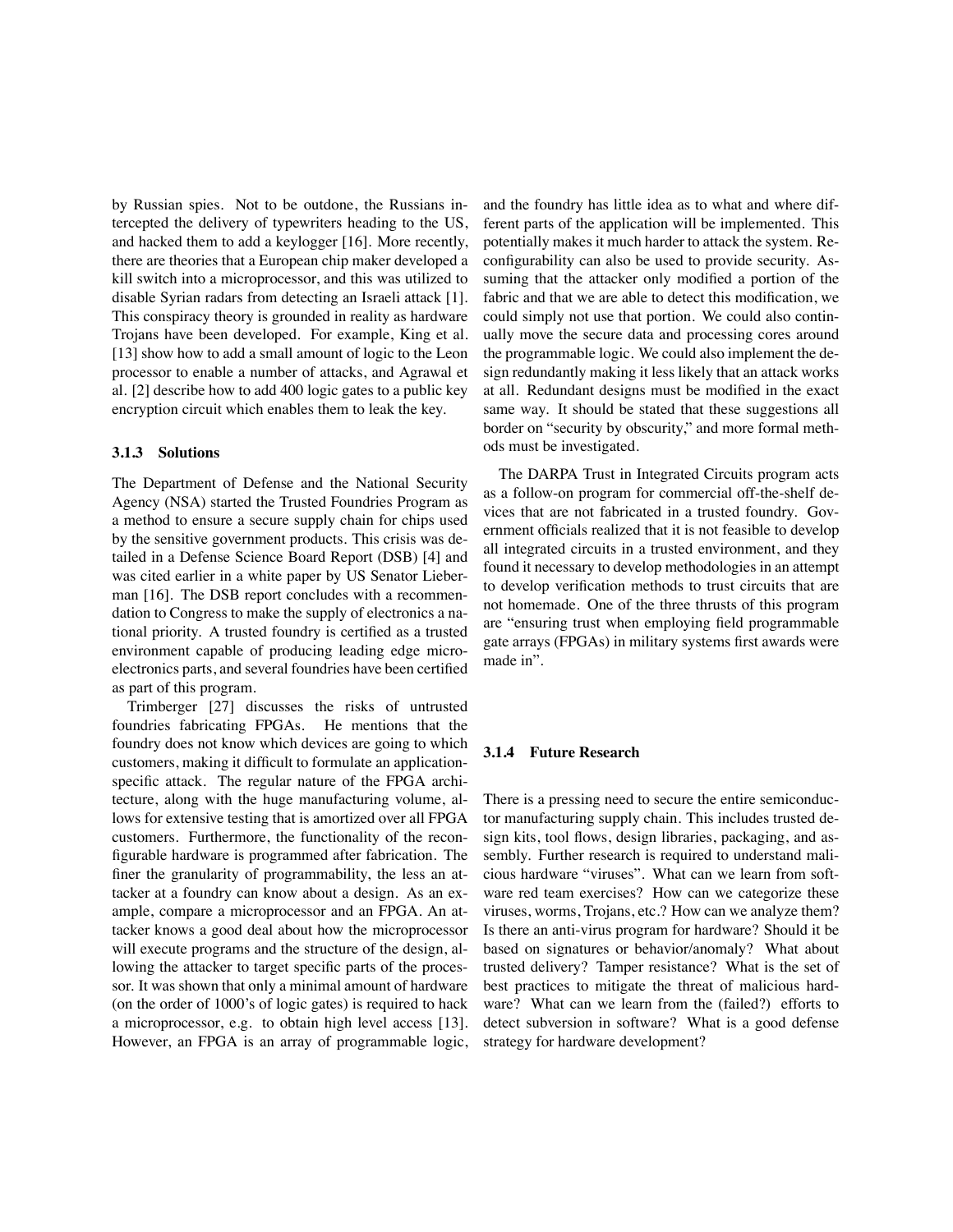# **3.2 Physical attacks**

### **3.2.1 Problem Statement**

Physical attacks monitor characteristics of the system in an attempt to glean information about its operation. These attacks can be invasive, semi-invasive or non-invasive. Invasive attacks include probing stations, chemical solvents, lasers, ion beams and/or microscopes to tap into the device and gain access to its internal workings. This involves de-packaging and possibly removing layers of the device to enable probing or imaging. Side channel attacks are less invasive attacks that exploit physical phenomena such as power, timing, electromagnetic radiation, thermal profile, and acoustic characteristics of the system.

#### **3.2.2 Attacks**

Passive, non-invasive attacks that physically probe the target device to glean information about its data or internal workings. Perhaps the easiest attack is to probe the wires on the board and/or the pins into the chip. However, the number of printed circuit board layers and modern packaging (ball grid arrays) make this increasingly difficult. More invasive "sand and scan" attacks remove passivation layers via chemicals, lasers or focused ion beams. This could theoretically provide access to internal wires to read data or access and manipulate the functionality of the device.

Semi-invasive attacks remove the packaging, but they do not physically damage or alter the chip. These attacks include analyzing the electromagnetic radiation emitted during the functioning of the chip. Other *side channels* are commonly used to gain information from physical characteristics of the system. For example, timing information, power consumption, supply voltage variations and thermal radiation provide an unintended source of information which can be exploited to break the system. Many side-channel attacks require considerable technical knowledge of the internal operation of the system.

*Data Remanence* is residual information that exists even after an attempt to erase or remove it. The data could remain for a variety of reasons including physical properties of the storage device or incomplete removal operations. An example of the former is that DRAM cells contain their contents for seconds to minutes after powerdown, even at room temperature and even if removed from

a motherboard [6]. An example of the latter occurs when a user deletes a file; it is removed from the file system but remains on the hard drive until another file overwrites it. Leakage of sensitive information through data remanence is possible if the device falls into the wrong hands. There are a number of general techniques to combat data remanence including overwriting, degaussing, encryption and physical destruction.

The question of how long the state of the FPGA remains after the device is powered off was studied by Tuan et al [28]. They found that data remanence was design and data dependent as the 1 and 0 bits discharge at different rates. Furthermore, the remanence varied across bits used to control the logic and those bits in the bitstream used to program the interconnect. This is due to the fact that they are powered by different supply voltages. They also quantify the effect that temperature plays on the remanence. It is well-known that SRAM bits at lower temperatures hold charge longer than those at higher temperatures.

The security implications are that FPGAs can retain the state of the bitstream for up to 2 minutes even after power off (when supply voltages are floating). Furthermore, since the remanence time depends on the state (1 or 0) as well as the type of programming bit (logic or interconnect) it may be possible to determine information about the unencrypted bitstream by studying the remanence of the bits. They showed that grounding the power supply reduces the remanence time; 20% information loss (this is the point where design becomes secure [21]) is achieved in less than 1 millisecond.

#### **3.2.3 Solutions**

Most physical attacks are not specific to FPGAs and have been studied in the context of other hardware devices. Physical attacks are perhaps the hardest to prevent; fortunately they are also the most technologically sophisticated, requiring substantial amounts of money and determination. For example, it is conceivable for focused ion beams to alter the wiring and bypass security features. However, this requires expensive equipment and significant know-how, especially when attacking modern devices fabricated with nanometer feature sizes. There are a number of solutions to physical attacks for microprocessors and ASICs. To a large extent, these can also be used for reconfigurable hardware. For instance, se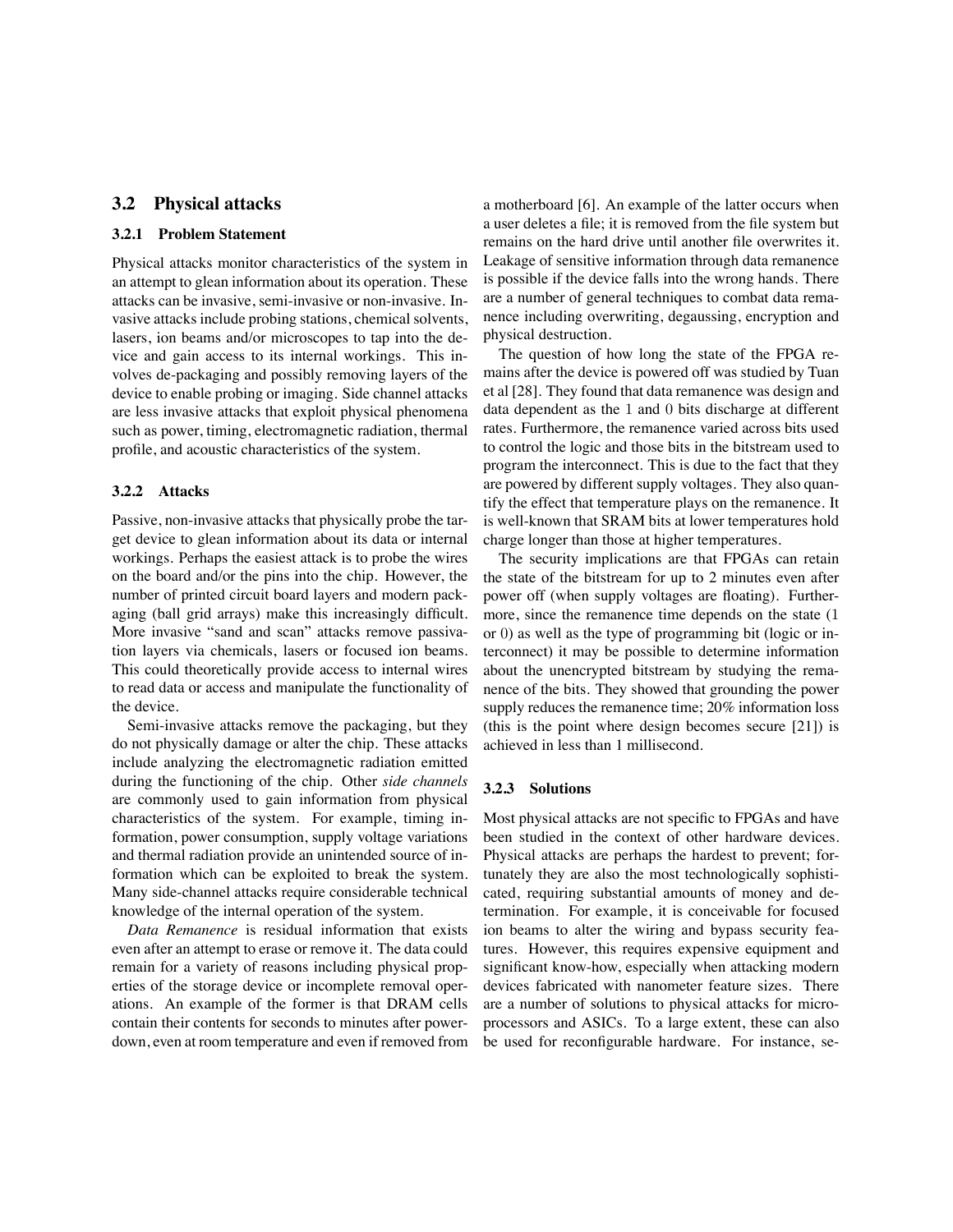cure co-processors such as the IBM 4758 [22] encapsulate hardware within a tamper-sensing and tamper-responding environment. Similar packaging can be used for FPGAs.

Timing, supply voltage and electromagnetic side channels for discovering the key(s) in cryptographic applications have been studied extensively [14, 5, 15]. None of these are specific to reconfigurable hardware, though the techniques are certainly applicable, at least to some extent. One of the few FPGA specific solutions to physical attacks is work by Yu and Schaumont, which provides a solution to the differential power attack [29]. Since techniques that make ASIC circuits resistant to side channel attacks do not necessarily translate to FPGAs, they developed a logic duplication and symmetric routing technique to reduce the risk of side channel attacks. Their methodology ensures that no matter what the input, the output power remains the same. They do this by creating a complementary design that is identical to the original design in terms of power dissipation, i.e., there is a 0 to 1 transition for every 1 to 0 transition and vice-versa.

#### **3.2.4 Future Research Directions**

Research directions for physical attacks largely revolve around red teaming to identify potential weaknesses. Often such weaknesses are quickly classified. Existing side channels are not particularly well studied, especially those specific to reconfigurable hardware. Obviously there are differences between ASICs and FPGAs in timing, power, temperature dissipation and other potential phenomena that could be exploited as a side channels. How to exploit and then eliminate or at least mitigate side channels remains an open and interesting research question.

## **3.3 Design Tool Subversion**

#### **3.3.1 Problem Statement**

Programming an FPGA relies on a large number of sophisticated CAD tools that have been developed by a substantial number of people across many different companies and organizations. For example, AccelDSP [7] translates MATLAB [24] algorithms into RTL HDL, logic synthesis translates this HDL into a netlist, and a physical synthesis tool uses a place-and-route algorithm to convert this netlist into a bitstream. To further complicate the situation, IP cores are an increasingly common methodology for design reuse. These are distributed in many different forms, including RTL HDL, netlists or as a bitstream.

In the end, these different design tools and IP produce a set of inter-operating cores, and as Ken Thompson said in his Turing Award Lecture, "You can't trust code that you did not totally create yourself" [25]. You can only trust your final system as much as your least-trusted design path. Subversion of the design tools could easily result in malicious hardware being inserted into the final implementation. For instance, if there is a critical piece of functionality, perhaps an encryption core which holds secret keys, there is no way to verify that this core cannot be tampered with or snooped on without completely building the entire system yourself, which includes all of the design tools that you use for synthesis as well as the reconfigurable hardware. Alternatively, you must develop ways in which you can trust the hardware and the design tools. We discussed the former in Section 3.1, and we tackle the later in this section.

Domain separation and isolation is a fundamental principle of secure systems, and plays a large role in design tool subversion. Saltzer and Schroeder define complete isolation as a "protection system that separates principals into compartments between which no flow of information or control is possible" [19]. Of course, no system works in complete isolation, and systems must allow for communication or sharing of data.

Often, specific portions of the chip are more sensitive than others. A prime example is an encryption core. Providing assurances on isolation of cores allows us to use IP cores with various levels of trust. In this way, design tool subversion problems are to a large extent similar to those found in multilevel security (MLS). The IP cores may hold information with different sensitivities (e.g. security levels). They should allow access to information and communication only to those IP cores that have appropriate permission and prevent IP cores from obtaining information for which they lack authorization.

#### **3.3.2 Attacks**

*Covert channels* are an attack where rogue IP cores use a shared resource to transmit information without the authorization or knowledge of the shared resource. For example, a malicious core may transmit information about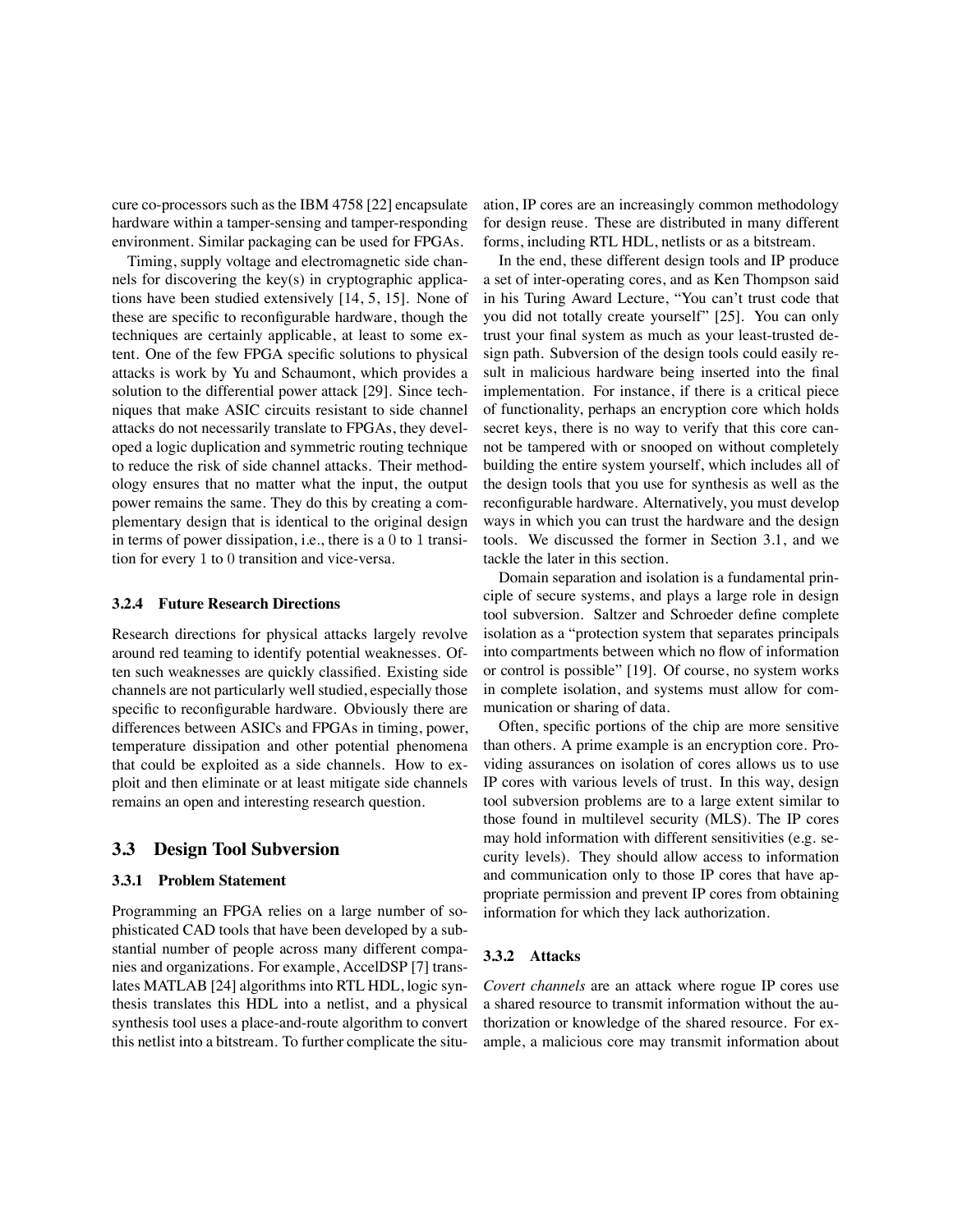the internal state of the reconfigurable hardware using an IP core that controls some I/O (audio, video, radio).

*Side channels*, which are described in Section 3.2.2, are another potential avenue of attack. The IP cores have access to internal resources of the chip, allowing them to tap into side channels in a much easier way than at the chip or device level.

A *bypass* circumvents security features through rerouting, spoofing or other means. An example of bypass is to reroute data from one core to another, or even to I/O pads and therefore out of the chip. Bypass is risky because, unlike narrow bandwidth covert channels that are difficult to exploit, bypass can present a large, easily exploitable overt leak in the system.

#### **3.3.3 Solutions**

Moats and drawbridges are a statically verifiable method to provide isolation and physical interface conformance for multi-core designs [8]. It employs a logical separation technique that spatially separates the IP cores on an FPGA, relying on design tools that enforce restrictions on the placement and routing of specific cores. "Moats" are buffer zones surrounding the core that one wishes to isolate. Static analysis and interconnect tracing are performed on the bitstream to ensure that only specified communication connections ("drawbridges") between cores are permitted.

A similar idea called "fences" was simultaneously proposed by McLean and Moore [17]. Though they do not provide extensive unclassified details, they appear to be using a similar technique to isolate regions of the chip by placing a buffer between them (aka *fence*) which is analogous to moats. They have been working closely with the NSA and have performed an exhaustive vulnerability assessment, and they have met the standards of the NSA Fail Safe Design Assurance (FSDA) specification.

*Sanitization* or *redaction* is the process of removing sensitive information, so that it may be distributed to a broader audience. The familiar case of redaction is the "blacking out" of text in a document that corresponds to sensitive information. A similar process could occur with sensitive data stored in reconfigurable hardware. A bitstream sanitization procedure called *configuration scrubbing* for applications that perform partial reconfiguration is described in [8]. This uses the ICAP to zero out all of the flip-flops and configuration bits in the area previously occupied by the core being swapped out. This ensures that the next core that occupies that space of the logic fabric cannot obtain any data stored by the previous core.

#### **3.3.4 Future research**

The problem of trusting the design tools is a difficult one, and there is much room for research in this area. Possible solutions include the development of trusted tools that are stripped-down versions of commercial design tools. This is unattractive because each synthesis stage has substantial opportunities for optimizations, which the current tools heavily employ. Furthermore, even simple versions of these tools would be quite complex. Other ideas include verification of each stage of the design flow by applying formal methods, model checking and/or theorem proving. This is currently done to some extent in design tools; however, the scope of what can be formally verified is small. Methods to increase the scope are needed.

Other questions for future research in this area include: Can we apply configuration management and/or static analysis to HDL code? Is there a way to develop "safe" hardware languages? Can we assure the redaction of sensitive information once it leaves the IP core?

### **3.4 Design Theft**

#### **3.4.1 Problem Statement**

The bitstream necessarily holds all the information that is required to program the FPGA to perform a specific task. This data is often proprietary information, and the result of many months/years of work. Therefore, protecting the bitstream is the key to eliminating intellectual property theft. Furthermore, the bitstream may contain sensitive data, e.g. the cryptographic key.

#### **3.4.2 Attacks**

*Cloning* is the unauthorized copying of the design. This attack is dangerous because once the bitstream is in hand, it is rather easy to buy another FPGA and use that bitstream to create a replica of the system from which the bitstream was stolen. Such a counterfeit device can be sold more cheaply, since a significant portion of the costs are due to the design of the application running on the FPGA.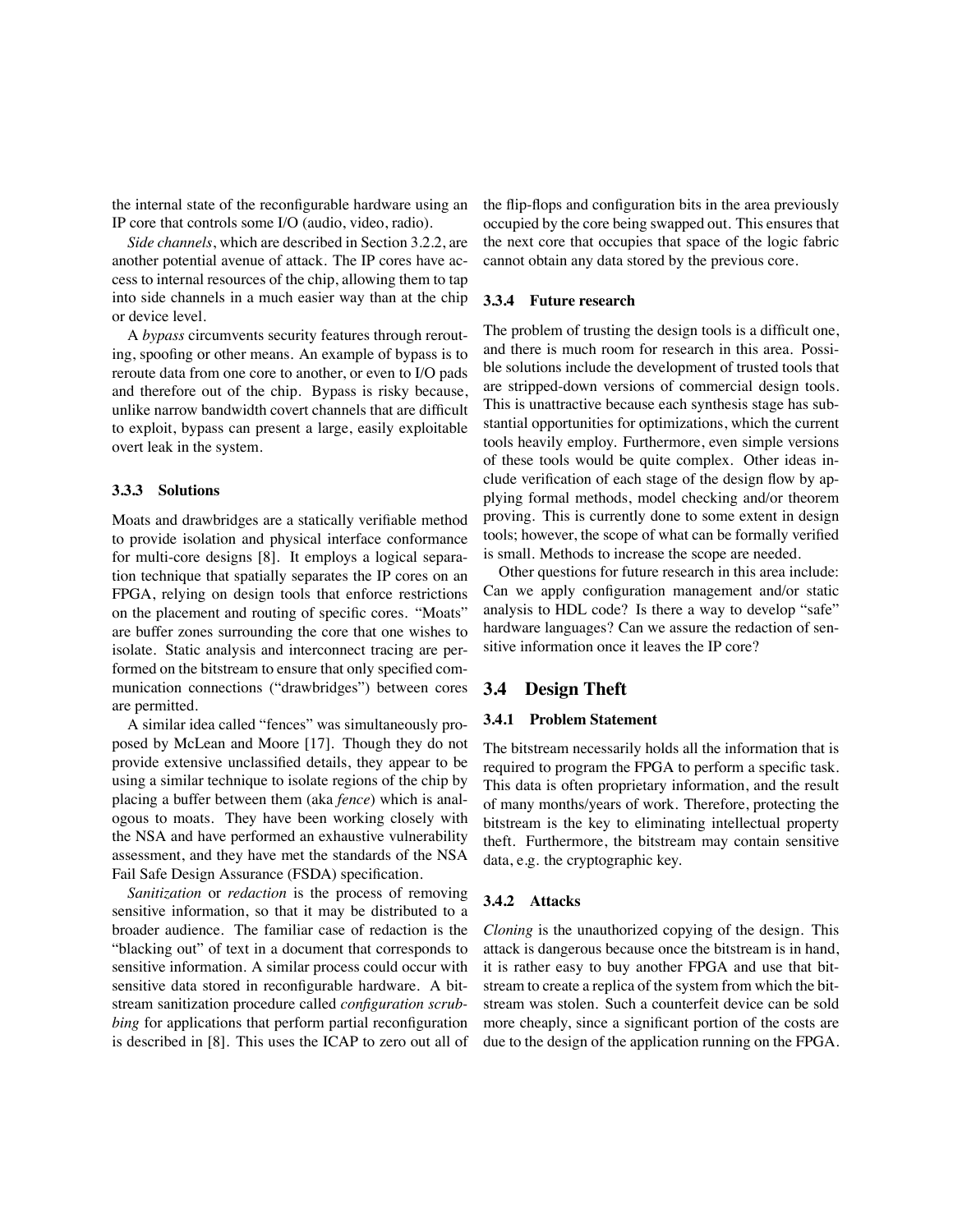In many systems, the bitstream is stored externally in nonvolatile external memory. In such a case, the attacker can either directly read the memory or eavesdrop on the bus when the FPGA is powered up and the bitstream is feed into the device.

*Reverse engineering* is the process of discovering properties of the design, e.g., by translating the bitstream into some higher level form. This is done with the intention of making a device that does a similar thing or analyzing the internal data or structure of the device, e.g., to find out the encryption key.

A *readback attack* directly obtains the bitstream from the functioning device. Many FPGAs allow the configuration to be directly read out of the device either through JTAG, ICAP or another similar bitstream programming interface.

#### **3.4.3 Solutions**

Design theft is a serious financial threat to application developers. FPGA vendors have realized this and have developed a number of solutions to enhance the security of the bitstream. As such, this is probably the most researched problem that we will discuss. Unfortunately, we do not have the space to describe every piece of research in this area, and we focus on the basic tenets.

One way to protect the bitstream is to program the FPGA at a secure facility and constantly keep the FPGA powered during field deployment. The bitstream is only resident within the FPGA, and it cannot be easily stolen assuming that bitstream readback functions are not present. The downside is that the device must be powered constantly, and it does not allow for reprogramming. It should be noted that this is very similar to the security provided by antifuse and other non-volatile FPGAs. Of course, non-volatile FPGAs do not require power to keep the bitstream resident, as it is burned in during manufacturing.

The next logical step for protecting the bitstream is through encryption. Encryption relies on an invertible non-linear function making the bitstream unreadable to anyone who does not possess the key. Bitstream encryption was first suggested in a patent by Austin [3]. The bitstream is encrypted and stored in external memory. It is then read into the FPGA, decrypted using a key stored in non-volatile memory, and used to configure the FPGA. This requires that either all devices have the same key (a very bad idea which was done in Actel 60RS family of SRAM programmed FPGA [12]), or each device has a custom key burned. The Xilinx Virtex II family used a variant of this idea, but it stored the key in a volatile register which was powered by a battery [26]. Since we only need to power the key, a small battery will last for quite some time (on the order of 10 years). There is a dedicated decryption core resident on the Virtex family architectures, and features such as disabling readback, eliminating read/write to the key registers, and bitstream integrity checks are in place to restrict access to the key.

Some FPGAs include an interface that provides the device access to its bitstream. This enables partial reconfiguration, performs bitstream decompression, and is used to decrypt the bitstream. This can also be used to detect and correct bitstream errors, whether it be from single event upsets, or intentional malicious attacks performed in the field.

Digital watermarking can be performed on the design, which embeds a hidden signature that can be later used to prove design theft. These signatures can vary significantly, targeting different parts of the design. One example of digital watermarking would be to modify the routing of wires in such a way that indicates a certain signature. When done properly, this is hard to detect and can be shown with great certainty that it is an intentional watermark and not a random occurrence in the physical synthesis tools. An article by Kahng et al [11] presents the fundamentals of integrated circuit watermarking and describes a method for watermarking FPGAs at the physical level, which involves manipulating unused portions of the configuration bitstream.

Encryption provides confidentiality of the design, but it does not say anything about its authenticity. Authentication gives an assurance on the identity or source of the bitstream. This allows the FPGA device to confirm the developer of the bitstream that it is loading, and makes certain that it is not modified in any way. Furthermore, authentication can be used for the reverse process − to ensure that an IP core is only run on authorized FPGAs. Simpson and Schaumont [20] describe a mutual authentication of IP cores and the reconfigurable hardware. They use physically unclonable functions (PUFs) [23] to create a unique signature for each specific piece of hardware. This along with an identity of the IP core developer is de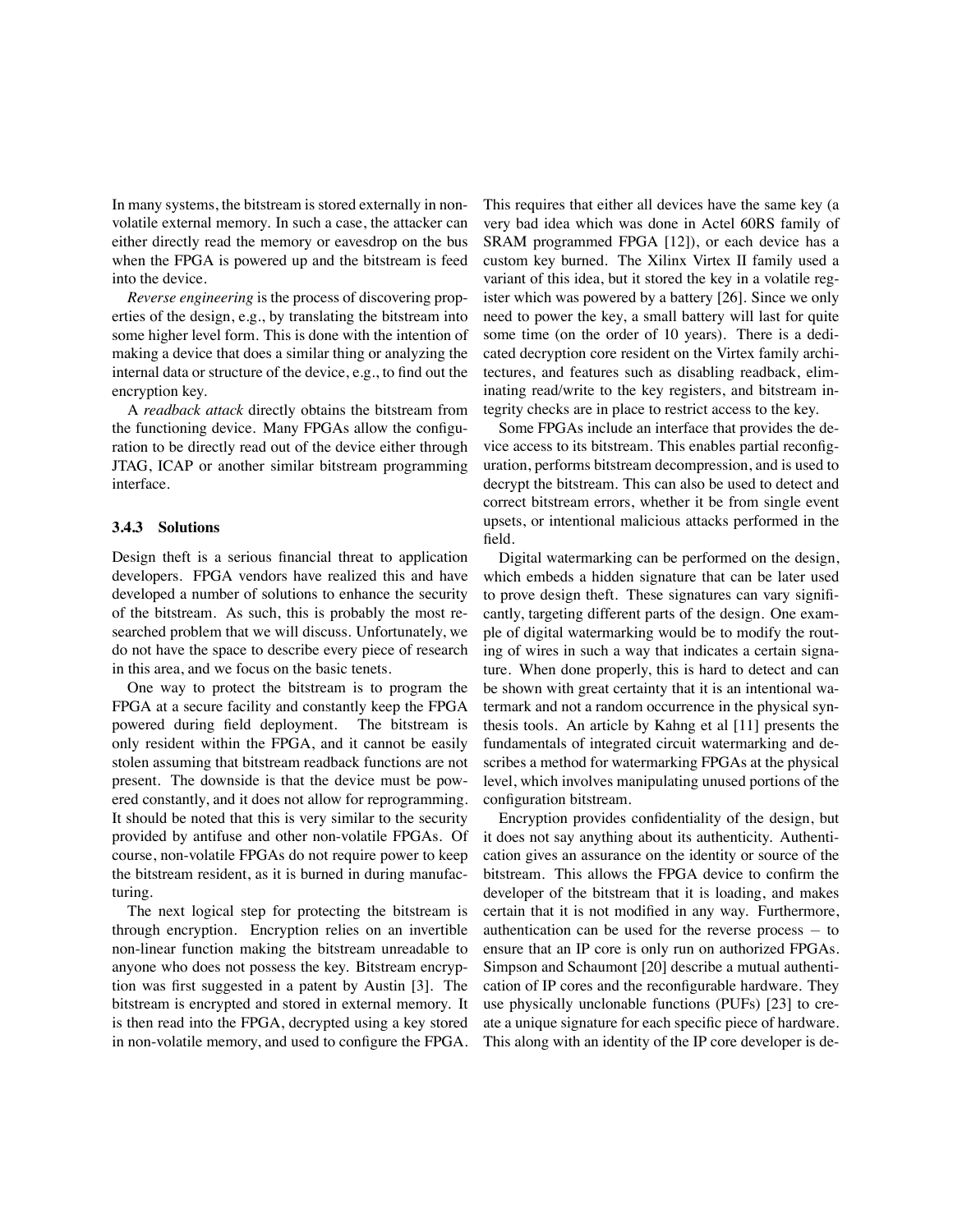livered to a third party initiating a protocol which verifies the identity of both the hardware and software.

# **3.4.4 Future Research**

As we mentioned, this is a well researched area, particularly in industry, as IP theft has substantial financial implications. However, there is still room for more research in this area including: How can we make the bit-stream protection mechanisms more resistant to an attack from a determined adversary, such as a foreign government? What about the malicious insider attack (e.g., Xilinx or Altera employees)? How strong is the authentication in these remote update channels? How can we perform bitstream encryption in applications that use partial reconfiguration? PUFs provide a great way to uniquely identify a specific FPGA. This is a fundamental need for many security primitives. How can we best utilize this? And what is the best way to generate PUFs on FPGAs?

#### **3.5 System Security**

#### **3.5.1 Problem Statement**

The problem that we are dealing with here is the ability to make assurances that during the deployment of the device it does not do anything potentially harmful. This requires that we perform monitoring of the system and provide the system with information on what it can and cannot do.

#### **3.5.2 Attacks**

A *denial-of-service (DoS)* attack is an attempt to make a computer resource unavailable to its intended users. A simple example of a DoS attack is reprogramming, turning off, or destroying an FPGA that functions as a network router.

There are many physical attacks that can be used during deployment to steal the sensitive data/information that is stored within the FPGA, e.g., passwords, personal and financial information (credit card numbers, social security numbers), encryption keys, and so on. These physical attacks are described in more detail in Section 3.2.

Reconfiguration obviously plays an important role in the life cycle of reconfigurable hardware. Indeed, the ability to reprogram the hardware to fix design errors, provide system updates and/or perform partial reconfiguration is an attractive feature. However, this opens a number of security holes in the system. The updates must be delivered to the system in a secure manner. The updates may be performed through a physical reprogramming of the FPGA; however, it is certainly feasible and desirable for the FPGA to be updated remotely, e.g., through the network. In both cases, the updating agent must somehow authenticate itself. Authentication is done using a variety of methods, each of which has its benefits and drawbacks. Biometric techniques such as fingerprint readers or retina scanners are obviously very secure, but they require physical access to the system, and they add cost to the system. Less secure methods include passwords and public key cryptography. These methods are well-studied techniques, and applying such techniques employed in other secure systems to FPGAs systems is certainly possible. Authentication techniques using PUFs (as described in Section 3.4.3) is another potential solution.

#### **3.5.3 Solutions**

To provide memory protection on an FPGA, we proposed the use of a reconfigurable reference monitor that enforces the legal sharing of memory among cores [9]. A memory access policy is expressed in a specialized language, and a compiler translates this policy directly to a circuit that enforces the policy. The circuit is then loaded onto the FPGA along with the cores. We can use moats and drawbridges to protect the reference monitor from routing interference and to prevent the reference monitor from being bypassed.

#### **3.5.4 Future Research**

Since this research area lies in the deployment stage of the life cycle, we must rely upon solutions to many of the problems in earlier life cycle stages, which are described in previous sections. One broad research question that encompasses the entire lifetime is: How do we achieve highassurance FPGA systems using formal methods, system evaluation, etc.? Other research possibilities involve applying security primitives to multi-core systems to enforce multilevel security/information flow (e.g., Bell and LaPadula). Another promising technique in this area is the use of data tags, which carry information about where the data has resided, and policies about what we can and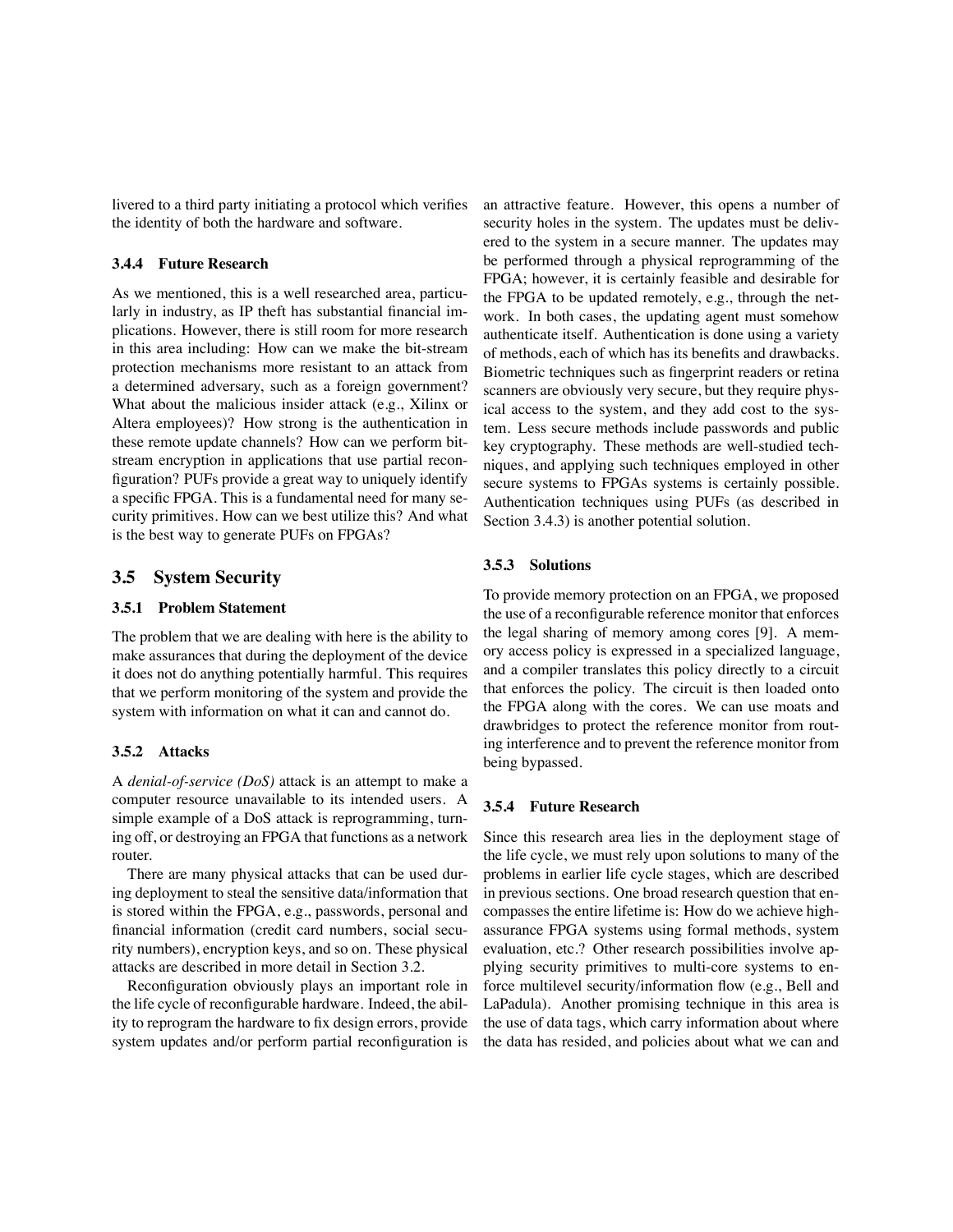should be done with that tagged data. Another topic that spans across problem areas and life cycle stages is: how can we prevent a denial-of-service attack launched by a "malicious core"? Other cross-cutting topics are: can we develop a secure form of virtual memory to provide resource arbitration for FPGAs? And how can we apply dynamic security results to the problem of partial reconfiguration?

# **4 Conclusions**

We addressed problems of reconfigurable hardware security by providing attacks, solutions and areas for future research. We started with a discussion of the life cycle of reconfigurable hardware. We divided the life cycle into the manufacturing stage, the application development stage and finally the deployment stage. Each stage has unique security implications, and we attempted to address the major problems facing the design and use of FPGAs in sensitive applications. We specifically addressed the topics of trusted hardware, physical attacks, design tool subversion, design theft and system security.

# **References**

- [1] S. Adee. The hunt for the kill switch. In *IEEE Spectrum Online*, May 2008.
- [2] D. Agrawal, S. Baktir, D. Karakoyunlu, P. Rohatgi, and B. Sunar. Trojan detection using IC fingerprinting. In *Proceedings of IEEE Symposium on Security and Privacy*, 2007.
- [3] K. Austin. Data security arrangements for semiconductor programmable devices. *US Patent 5,388,157*, February 1995.
- [4] Defense Science Board. High performance microchip supply, February 2005.
- [5] K. Gandol, C. Mourtel, and F. Olivier. Electromagnetic analysis: concrete results. In *Proceedings of CHES*, 2001.
- [6] J. A. Halderman, S. D. Schoen, N. Heninger, W. Clarkson, W. Paul, J. A. Calandrino, A. J. Feldman, J. Appelbaum, and E. W. Felten. Lest we remember: Cold boot attacks on encryption keys. In *Usenix Security Symposium*, 2008.
- [7] T. Hill. AccelDSP synthesis tool floating-point to fixed-point conversion of matlab algorithms targeting fpgas, April 2006.
- [8] T. Huffmire, B. Brotherton, G. Wang, T. Sherwood, and R. Kastner. Moats and drawbridges: An isolation primitive for reconfigurable hardware based systems. In *Proceedings of the 2007 IEEE Symposium on Security and Privacy*, Oakland, CA, USA, May 2007.
- [9] T. Huffmire, S. Prasad, T. Sherwood, and R. Kastner. Policy-driven memory protection for reconfigurable systems. In *Proceedings of the European Symposium on Research in Computer Security (ES-ORICS)*, Hamburg, Germany, September 2006.
- [10] ISO/IEC. ISO/IEC 15408 common criteria for information technology security evaluation, version 2.3, August 2005.
- [11] A. B. Kahng, J. Lach, W. H. Mangione-Smith, S. Mantik, I. L. Markov, M. Potkonjak, P. Tucker, H. Wang, and G. Wolfe. Constraint-based watermarking techniques for design ip protection. *IEEE Transactions on Computer-Aided Design of Integrated Circuits and Systems*, 20(10), 2001.
- [12] T. Kean. Secure configuration of field programmable gate arrays. In *Proceedings of the 11th International Conference on Field Programmable Logic and Applications (FPL '01)*, Belfast, UK, August 2001.
- [13] S. T. King, J. Tucek, A. Cozzie, C. Grier, W. Jiang, and Y. Zhou. Designing and implementing malicious hardware. In *Proceedings of Usenix Workshop on Large-Scale Exploits and Emergent Threats*, 2008.
- [14] P. Kocher. Timing attacks on implementations of Diffie-Hellman, RSA, DSS and other systems. In *Proceedings of Crypto*, August 1996.
- [15] P. Kocher, J. Jaffe, and B. Jun. Differential power analysis. In *Proceedings of Crypto*, August 1999.
- [16] J. I. Lieberman. White paper: National security aspects of the global migration of the u.s. semiconductor industry, June 2003.
- [17] M. McLean and J. Moore. Securing FPGAs for red/black systems: FPGA-based single chip cryptographic solution. In *Military Embedded Systems*, March 2007.
- [18] OpenCores. http://www.opencores.org.
- [19] J. Saltzer and M. Schroeder. The protection on information in computer systems. *Communications of the ACM*, 17, 1974.
- [20] E. Simpson and P. Schaumont. Offline HW/SW authentication for reconfigurable platforms. In *Workshop on Cryptographic Hardware and Embedded Systems (CHES)*, 2006.
- [21] S. Skorobogatov. Low temperature data remanence in static ram. In *Cambridge University Technical Report UCAM-CL-TR-536, ISSN 1476-2986*, June 2002.
- [22] S. W. Smith and S. H. Weingart. Building a high-performance, programmable secure coprocessor. *Computer Networks (Special Issue on Computer Network Security)*, 31, 1999.
- [23] G. E. Suh and S. Devadas. Physical unclonable functions for device authentication and secret key generation. In *Design Automation Conference (DAC)*, 2007.
- [24] The Math Works Inc. MATLAB User's Guide, 2006.
- [25] K. Thompson. Reflections on trusting trust. *Communications of the ACM*, 27(8), 1984.
- [26] S. Trimberger. Method and apparatus for protecting proprietary configuration data for programmable logic. *US Patent 6,654,889*, 2003.